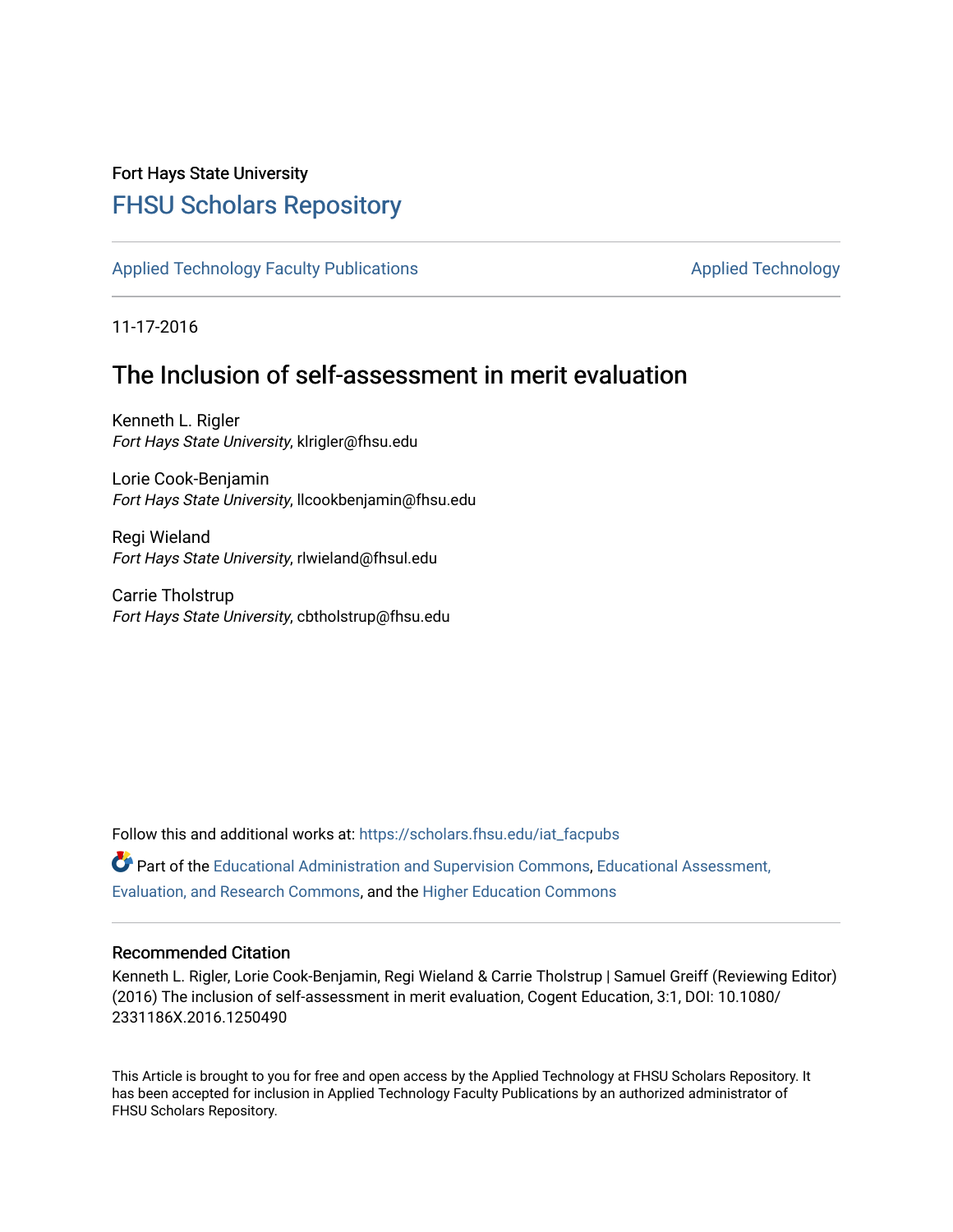



Received: 08 April 2016 Accepted: 16 October 2016 Published: 17 November 2016

<span id="page-1-0"></span>\*Corresponding author: Kenneth L. Rigler, Department of Applied Technology, College of Science, Technology and Mathematics, Fort Hays State University, 600 Park Street, Hays, KS 67601, USA E-mail: [klrigler@fhsu.edu](mailto:klrigler@fhsu.edu)

Reviewing editor: Samuel Greiff, University of Luxembourg, Luxembourg

Additional information is available at the end of the article

# **EDUCATIONAL ASSESSMENT & EVALUATION | RESEARCH ARTICLE** The inclusion of self-assessment in merit evaluation

<span id="page-1-1"></span>Kenneth L. Rigler $^{1*}$  $^{1*}$  $^{1*}$  $^{1*}$ , Lorie Cook-Benjamin $^2$  $^2$ , Regi Wieland $^2$  and Carrie Tholstrup $^2$ 

**Abstract:** The purpose of this survey study was to collect faculty perceptions toward changes made to the faculty merit evaluation process in a college of education at a state comprehensive university. The changes in the evaluation occurred over a two-year period, where a formative rubric and faculty self-assessment were incorporated into the merit instrument. The sampling frame for the study included the college of education faculty members at the university. The data for the study were collected in two different phases using a field-tested online survey that was created to collect the faculty perceptions of the newly developed instrument and process for completing the merit evaluation. The data collected from the surveys were analyzed using nonparametric tests and qualitative textual analysis. Findings from the study indicated favorable perceptions of the new merit evaluation and only a limited number of differences among the demographic groups.

**Subjects: Higher Education; Higher Education Management; Education Policy**

**Keywords: merit evaluation; self-assessment; faculty review; faculty reflection**

# **1. Introduction**

<span id="page-1-6"></span><span id="page-1-3"></span><span id="page-1-2"></span>Each year, post-secondary faculty are evaluated for purposes of merit, tenure, and promotion; and even though teaching, advising, and service typically absorb the majority of faculty time and resources, the primary factor considered during the review process is the quantity and quality of research publication (Adams, [2003](#page-12-0); Diamond, [1999](#page-12-1)). There have been efforts, however, by scholars such as Boyer ([1990](#page-12-2)) to make the faculty review process more equitable with the goals of the departments and universities (Diamond, [2004\)](#page-12-3). As the higher education industry continues to become more complex, the faculty evaluation procedures need to advance further than typical single quantitative measures and incorporate multiple forms of data from all aspects of the professorate (Darwin, [2012](#page-12-4); Henderson, [2009;](#page-12-5) Miller & Seldin, [2014](#page-12-6)).

# <span id="page-1-4"></span>ABOUT THE AUTHORS

Kenneth L. Rigler teaches instructional technology and technology and engineering education courses and has research interests in the areas of higher education leadership, organizational change, and technology and engineering education.

Lorie Cook-Benjamin teaches in the areas of curriculum, assessment, and diversity and serves as a reviewer for multiple journals with her research interest in the area of diversity.

Regi Wieland teaches in the areas of building and district leadership and has research interests in the areas of rural schools and alternative certifications.

Carrie Tholstrup is a graduate teaching assistant completing her education specialist degree and focuses in the area of education leadership.

# <span id="page-1-8"></span><span id="page-1-7"></span><span id="page-1-5"></span>PUBLIC INTEREST STATEMENT

The merit evaluation process has the potential to be a controversial procedure in the review of higher education faculty. This article describes the efforts by a group of faculty members to implement a new review strategy incorporating a faculty self-assessment instrument which was strongly supported by the college of education faculty. Feedback indicated that the new merit evaluation instrument allowed faculty to better articulate accomplishments and identify goals for future growth.





© 2016 The Author(s). This open access article is distributed under a Creative Commons Attribution (CC-BY) 4.0 license.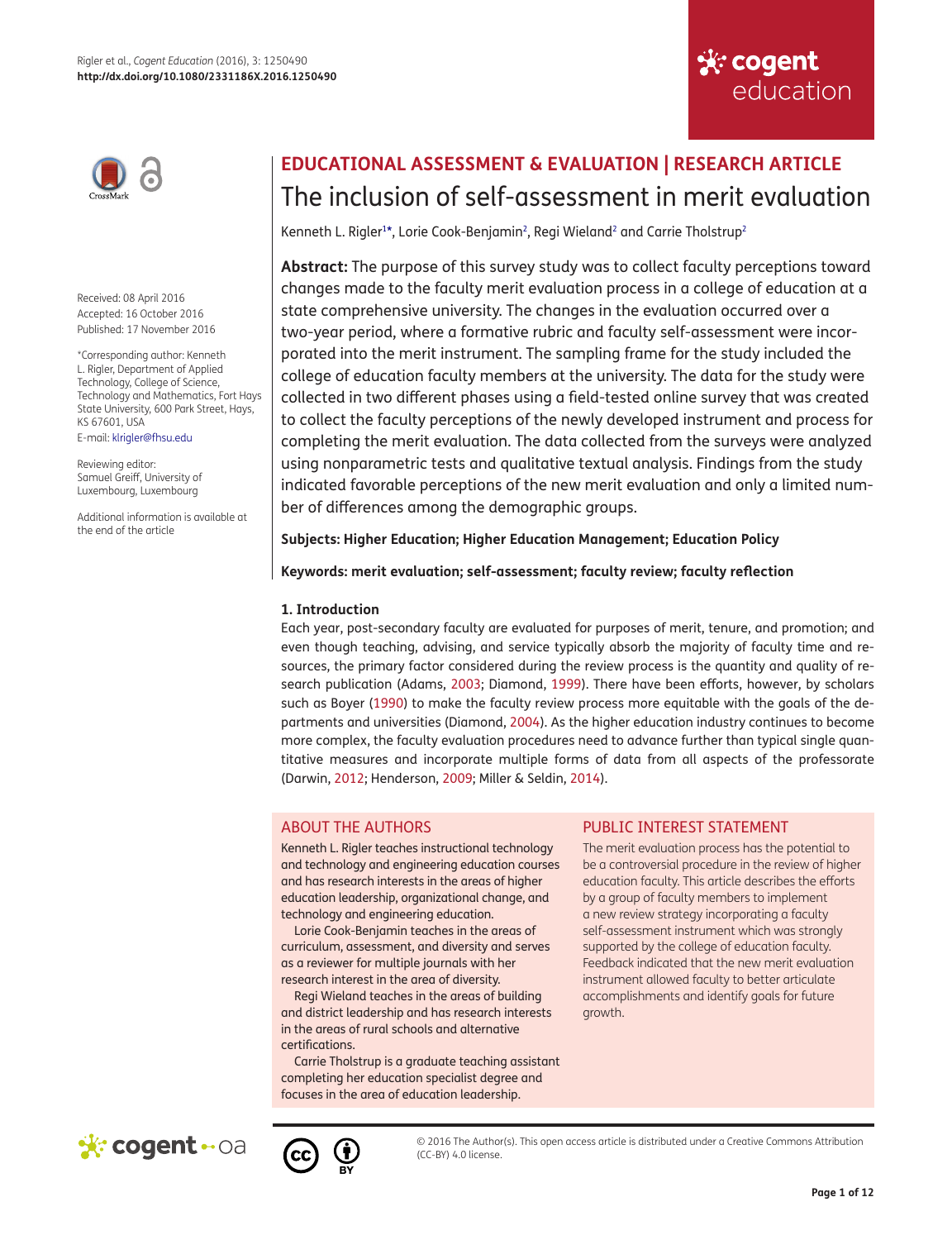### **2. Background and purpose**

The context of this study was a result of a charge by the university provost for all campus departments to review and modify their department criteria and evaluation procedures. The provost encouraged departments to consider the definition for scholarly activities and incorporate Boyer's ([1990](#page-12-2)) explanation of scholarship which categorizes scholarship activities into (a) discovery, (b) integration, (c) application, (d) teaching, and (c) engagement. In response to the provost's charge, a faculty evaluation committee was formed and charged to develop a standardized process and instrument for all departments in the college education. Prior to this effort, each of the departments in the college used a separate system for faculty evaluation and merit that was summative in nature and detailed specific activities and expectations for faculty where points were awarded in each of the three categories of teaching, scholarship, and service.

The faculty evaluation committee began its work by exploring and discussing other methods of evaluation including a rubric-based assessment and formative self-assessment in order to assist faculty in reflecting and documenting activities that aligned with Boyer's model of scholarship. Following the review, the committee developed a college-wide template using a formative rubric that was aligned with the college's conceptual framework for accreditation and the merit, tenure, and promotion processes outlined in the university Memorandum of Agreement. A goal of the committee was to give faculty members the opportunity to provide a self-assessment rationale in each of the areas of teaching, scholarship, and service based upon Boyer's ([1990\)](#page-12-2) model. A formative rubric was field tested with selected faculty based on rank from each department, and after revisions from the field test, the formative rubric was piloted for all faculty in the college of education. During the pilot year, the committee worked with the support staff to incorporate and distribute the merit evaluation using an electronic content management system (CMS) that was also being used for accreditation. Due to feedback from faculty and administrators during the pilot year and limitations in the CMS, the committee converted the self-evaluation instrument into a PDF fillable form during the second year of the study.

The purpose of the survey study was to collect faculty perceptions toward changes made to the faculty merit evaluation process in a college of education at a state comprehensive university. The changes made to the faculty evaluation instrument and process occurred over a two-year period where both a formative rubric and faculty self-assessment were incorporated into the merit evaluation instrument. The study was designed to examine the following research questions:

- 1. What were the faculty perceptions towards the new faculty self-assessment instrument and process?
- 2. What were the differences in faculty perceptions towards the new faculty self-assessment process based on faculty classifications, years of experience, and length of time to complete the evaluation?
- 3. What were the differences in faculty perceptions toward the new faculty self-assessment instrument and process between the first-year CMS pilot and the second-year implementation with the PDF fillable form?

#### **3. Review of literature**

The faculty reward system, as Diamond ([1999\)](#page-12-1) pointed out, should be utilized to fairly recognize the strengths of individuals while meeting the needs of the department or college. This system typically examines faculty performance in the areas of teaching, research, and service (Adams, [2003](#page-12-0)). The weight each is given, however, varies (Boyer, [1990\)](#page-12-2) and service and teaching have less impact on merit decisions than publication of research (Adams, [2003](#page-12-0); Diamond, [1999\)](#page-12-1). Differences among disciplines (Diamond, [1999](#page-12-1)) and among the varying types of educational institutions (Henderson, [2009](#page-12-5)) mean a single method of evaluation for promotion and tenure is not effective. Efforts are being made to make this process of recognizing merit more equitable and in line with goals of departments and universities (Diamond, [2004\)](#page-12-3) due in part to the publication of Boyer's [\(1990\)](#page-12-2) *Scholarship reconsidered: priorities of the professoriate.*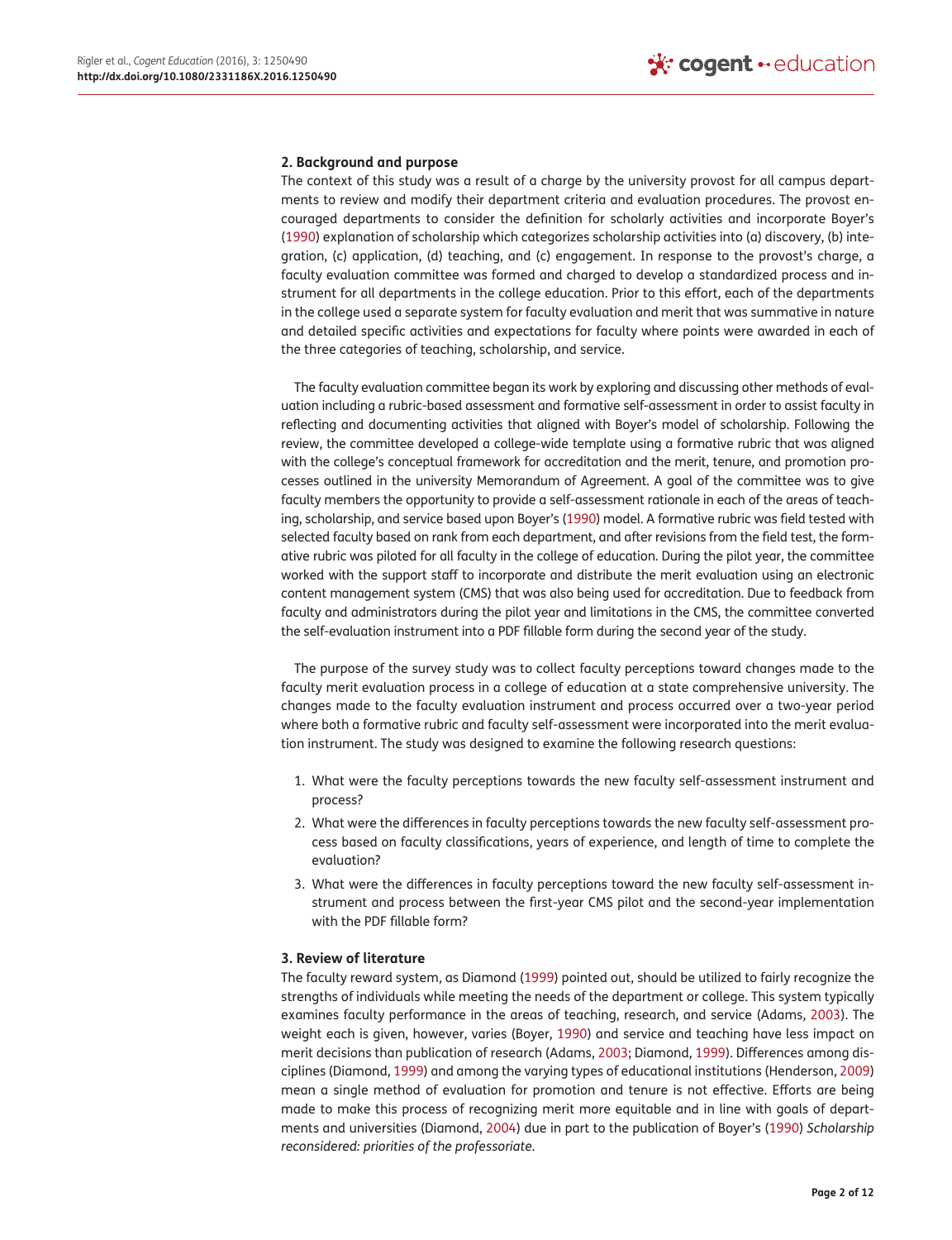### *3.1. Influence of the Boyer model*

<span id="page-3-13"></span>Boyer's analysis of the 1989 Carnegie Foundation of the Advancement of Teaching's National Survey of Faculty revealed the merit process in tertiary education institutions failed to recognize all of the academic functions of their professors. The role of the professoriate, especially at comprehensive institutions, has evolved over the course of history in the United States (Boyer, [1990](#page-12-2); Henderson, [2009;](#page-12-5) Youn & Price, [2009](#page-12-7)). This has necessitated changed expectations in the merit process (Miller & Seldin, [2014](#page-12-6)), which have not appropriately assessed all aspects of the merit process. According to Boyer ([1990\)](#page-12-2), "There is growing evidence that professors want, and need, better ways for the full range of their aspirations and commitments to be acknowledged. Faculty are expressing serious reservations about the enterprise to which they have committed their professional lives" (p. 75). In addition, Arreola [\(1995\)](#page-12-8) asserted an evaluation system must provide information faculty deem relevant which can be accomplished, in part, by including faculty input in the construction of the system.

<span id="page-3-9"></span><span id="page-3-3"></span><span id="page-3-0"></span>Since Boyer's work, university faculty have argued that other factors should be more heavily considered with respect to the current emphasis on research and publication in making tenure and promotion decisions (Braskamp & Ory, [1994](#page-12-9); Henderson, [2009\)](#page-12-5). Boyer [\(1990\)](#page-12-2) broadened the concept of scholarship to include teaching. McKinney [\(2007\)](#page-12-10) explained scholarly teachers approach teaching in the same way they do other scholarly activities. They "reflect on their teaching, use classroom assessment techniques, discuss teaching issues with colleagues, try new things, and read and apply the literature on teaching and learning in their discipline" (pp. 9–10). This scholarly approach to teaching leaves many concerned with how to properly assess it (Glassick, Huber, & Maeroff, [1997\)](#page-12-11).

#### <span id="page-3-5"></span><span id="page-3-4"></span>*3.2. Assessing scholarly teaching*

<span id="page-3-10"></span><span id="page-3-6"></span><span id="page-3-2"></span><span id="page-3-1"></span>Boyer [\(1990](#page-12-2)) suggested gathering information for assessment from self-assessment, peer assessment, and student assessment; and the merits of multiple sources used in evaluation have been echoed by others (Arreola, [1995](#page-12-8); Berk, [2005](#page-12-12), [2009](#page-12-13); Braskamp & Ory, [1994;](#page-12-9) Centra, [1979](#page-12-14)). Student evaluations of teaching, despite being viewed as faulty for the sole purpose of assessing teaching effectiveness (Darwin, [2012;](#page-12-4) Diamond, [2004;](#page-12-3) Hodges & Stanton, [2007;](#page-12-15) Paulsen, [2002\)](#page-12-16), tend to be the most relied upon source for assessing teaching effectiveness (Miller & Seldin, [2014](#page-12-6)). Darwin [\(2012](#page-12-4)) suggested a qualitative approach to evaluation may be more appropriate in an era when higher education is rapidly growing in complexity. Research has demonstrated one such approach, self-evaluation, has steadily increased in use since 1973 (Miller & Seldin, [2014](#page-12-6)). In a 1978 study, Seldin ([1980\)](#page-12-17) found that over a third of deans surveyed always used self-evaluations. After surveying 410 deans of fouryear liberal arts colleges, among the resources "always used" in evaluating faculty teaching performance, self-evaluations saw a nearly nine percent increase from 2000 to 2010 (Miller & Seldin, [2014](#page-12-6)).

<span id="page-3-11"></span>In order for teaching to be viewed as scholarship, Glassick et al. ([1997](#page-12-11)) suggested that it must be guided by six standards which they have observed in other scholarly work. The sixth standard, reflective critique, focuses on the self-evaluation component of assessment, recognizing that, when a scholar critiques his or her own work in order to improve, it reveals self-awareness and results in better scholarship in the future. It is this reflective critique that helps faculty determine best practices for the classroom and gain insight into their own teaching (LaPrade, Gilpatrick, & Perkins, [2014](#page-12-18)).

<span id="page-3-12"></span><span id="page-3-8"></span><span id="page-3-7"></span>The nature of a self-assessment calls to question the reliability of such evaluation for administrative purposes (Centra, [1979\)](#page-12-14). However, as a qualitative approach to the evaluation process, selfevaluation allows for triangulation and elevation of its value (Jick, [1979\)](#page-12-19) when combined in the professional portfolio with more quantitative data, providing a "frame of reference or context" for the other items (Diamond, [2004,](#page-12-3) p. 34). It is this triangulation, Seldin ([2004\)](#page-12-20) noted, that allows decision-makers to develop an accurate picture of a faculty member's effectiveness.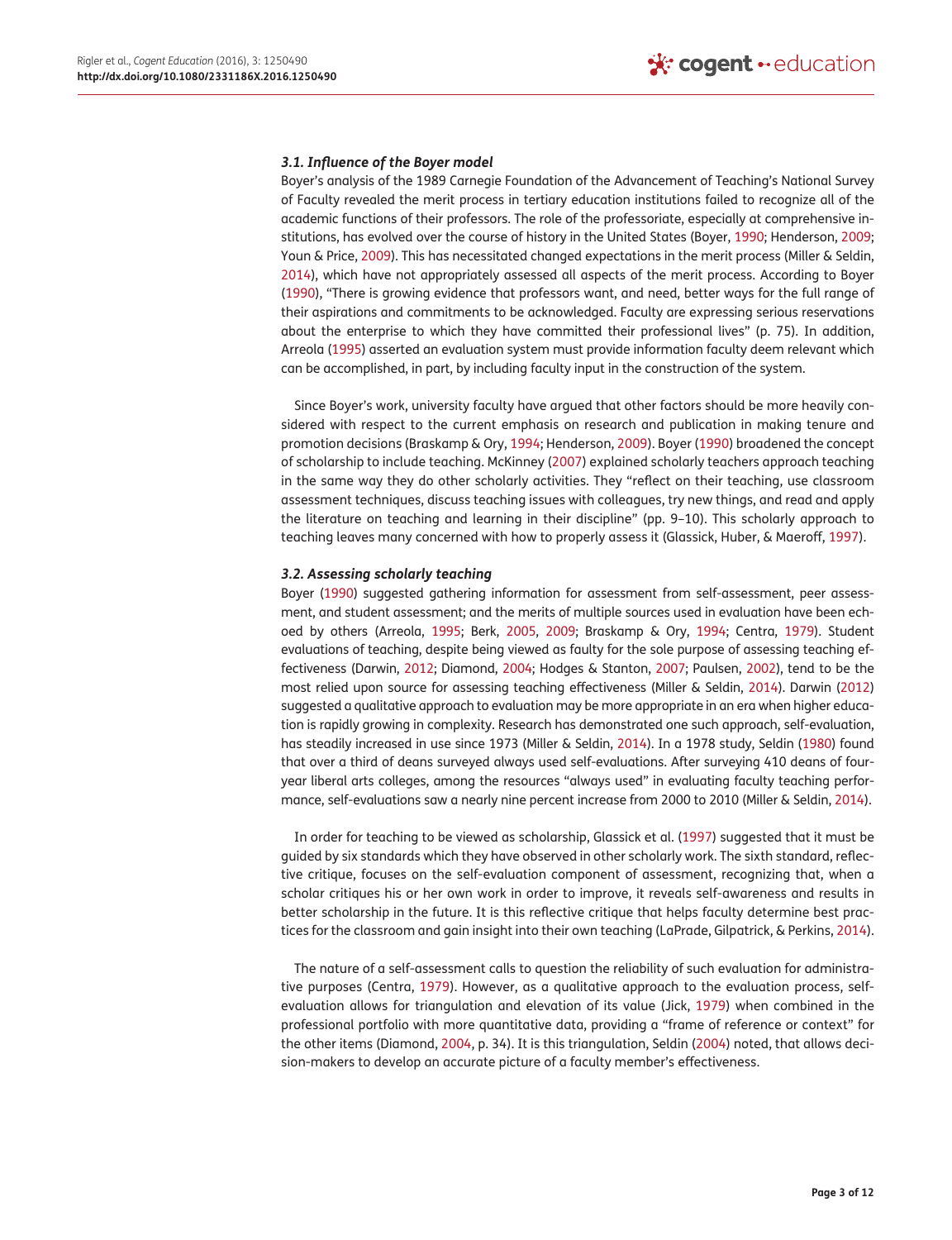#### *3.3. Self-assessment*

<span id="page-4-2"></span>Centra ([1979](#page-12-14)) explained, "in self-assessment teachers rate their effectiveness on a scaled form or provide brief written evaluations of their teaching performance" (p. 48). This form of evaluation, which requires faculty to judge and evaluate their own performance, can be conducted formally with checklists or surveys, while informal self-assessments take the form of strength and weakness inventories and collegial conversations sharing ideas and perceptions. Self-evaluation serves as a "logical first step" (Centra, Froh, Gray, & Lambert, [1987,](#page-12-21) p. 17) in faculty improving their teaching and allows faculty insight other sources cannot provide (Berk, [2005;](#page-12-12) Miller & Seldin, [2014](#page-12-6)). This form of evaluation, while not heavily relied upon for tenure and merit decisions (Arreola, [1995;](#page-12-8) Centra, [1979](#page-12-14)), does foster necessary self-reflection (Braskamp & Ory, [1994;](#page-12-9) Dochy, Segers, & Sluijsmans, [1999](#page-12-22)) which can shape instruction (Miller & Seldin, [2014\)](#page-12-6).

#### <span id="page-4-4"></span>*3.4. Self-reflection*

<span id="page-4-6"></span><span id="page-4-3"></span><span id="page-4-1"></span>Self-reflection, as Bullock and Hawk ([2001](#page-12-23)) explained, is accurately describing and analyzing what a teacher's practice and resulting student achievement has been, then considering the implications of these while planning future teaching. Dewey [\(1933](#page-12-24)) emphasized the role of reflective thinking as a means of making meaning and understanding relationships; reflection allows teachers to develop theory which guides practice (Rodgers, [2002](#page-12-25)). Reflection develops naturally as a social construct allowing teachers to engage with colleagues and share what they learn from reflecting on practice (Hoffman-Kipp, Artiles, & López-Torres, [2003](#page-12-26)).

#### <span id="page-4-5"></span>**4. Methods**

In this study, a survey method was used to collect faculty perceptions toward changes made to the faculty merit evaluation process. The survey provided a mechanism to collect participants' demographics, attitudes, beliefs, and behaviors to study relationships between variables and changes over time. The changes made to the faculty evaluation instrument and process occurred over a twoyear period, where both a formative rubric and faculty self-assessment were incorporated into the merit evaluation instrument. During the first year, the new instrument and process were piloted using a CMS and changes were made based on feedback from the college constituents. During the second year, the modified instrument was again implemented using a new distribution method (i.e. a fillable PDF form). Following each of the two distribution phases, an online survey was sent to the faculty with an invitation to participate in the study and provide their perceptions of the instrument and process for completing the merit evaluation. The quantitative survey method was an appropriate way to collect faculty perceptions over the two-year period (Babbie, [2009](#page-12-27)).

<span id="page-4-0"></span>The survey was developed by the faculty evaluation committee and included three sections: (a) demographics, (b) Likert-type items relating to faculty perceptions, and (c) open-ended questions for feedback. The faculty demographics were included in order to analyze how classification, years of experience, and time to completion impacted perceptions. The survey was validated via a field test with an expert panel of three professionals in the college and reviewed by the university Institutional Research Board prior to distribution. Feedback from the faculty and administrators during the pilot year indicated an overall positive perception of the evaluation instrument but also technical difficulties and limitations with the CMS. During the second year, the merit evaluation instrument was modified to incorporate a greater emphasis on self-assessment and the completion process was changed from the CMS to a fillable PDF form. The survey instrument was modified to align with the changes and was again validated by the expert panel of three professionals in the college and reviewed by the university Institutional Research Board.

#### *4.1. Participants*

<span id="page-4-7"></span>In this study, a purposive sampling technique was used with faculty members in a college of education who had participated in the new faculty merit evaluation procedures. The purposive sampling technique was appropriate for this study as it targeted a population with a specific experience and generalizability to a larger population was not a primary concern (Trochim & Donnelly, [2008](#page-12-28)). The sampling frame for the pilot year was 37 with 19 participants (51%) and the sampling frame for the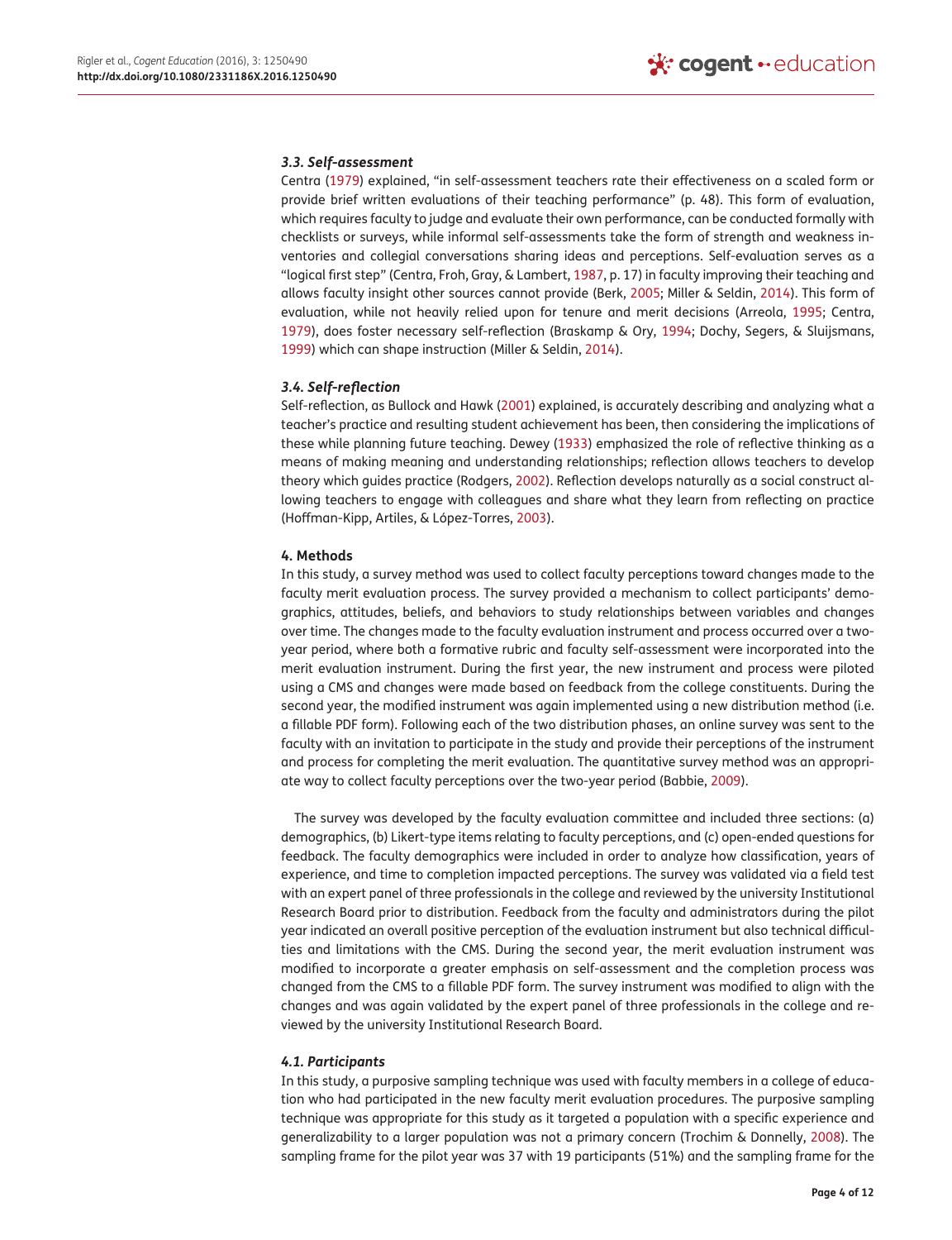<span id="page-5-0"></span>

| <b>Table 1. Faculty classification</b> |                                                                                     |    |  |    |  |  |  |  |  |
|----------------------------------------|-------------------------------------------------------------------------------------|----|--|----|--|--|--|--|--|
| Classification                         | Pilot with CMS ( $N = 19$ )<br><b>Implementation with PDF (<math>N = 15</math>)</b> |    |  |    |  |  |  |  |  |
|                                        |                                                                                     | %  |  | %  |  |  |  |  |  |
| Non-tenure track                       |                                                                                     |    |  | 33 |  |  |  |  |  |
| Tenure track                           |                                                                                     | 47 |  | 20 |  |  |  |  |  |
| Tenured                                |                                                                                     | 32 |  | 4  |  |  |  |  |  |

<span id="page-5-1"></span>

| <b>Table 2. Years of experience</b> |                             |    |                                                      |    |  |  |  |  |
|-------------------------------------|-----------------------------|----|------------------------------------------------------|----|--|--|--|--|
| <b>Experience</b>                   | Pilot with CMS ( $N = 19$ ) |    | <b>Implementation with PDF (<math>N = 15</math>)</b> |    |  |  |  |  |
|                                     |                             | %  |                                                      | %  |  |  |  |  |
| $1-4$ years                         | 4                           | 21 |                                                      | 20 |  |  |  |  |
| 5-9 years                           |                             | 26 | 4                                                    | 27 |  |  |  |  |
| $10-19$ years                       | 4                           | 21 | 4                                                    | 27 |  |  |  |  |
| $20+$ years                         |                             | 32 | 4                                                    |    |  |  |  |  |

implementation year was 39 with 15 participants (38%). The faculty classification and years of experience were collected and analyzed (see Tables [1](#page-5-0) and [2\)](#page-5-1), but age and gender were not collected in order to maintain the anonymity of the study.

## *4.2. Data collection and analysis*

The data for this study was collected over a two-year period through an anonymous online survey with the purpose of collecting faculty perceptions toward a new evaluation instrument and the process of completing the process electronically. The survey was distributed in two phases, first, during the pilot year after the faculty completed and submitted the self-assessment using the electronic CMS, and one year later, during the implementation year after the faculty completed and submitted the self-evaluation using the electronic PDF fillable form. With both cycles, the data was collected using an online survey system and was available for four weeks.

The quantitative data were analyzed using descriptive statistics in order to provide an overview of the characteristics of the participants and their perceptions of the merit evaluation process. Medians and interquartile ranges were calculated on the Likert-type items to provide summaries of distribution of scores for the variables. Nonparametric statistics (i.e. Kruskal-Wallis ANOVA) were used for comparisons across the groups due to the ordinal nature of the Likert data collected and the small number of participants. The qualitative data from the open-ended questions were analyzed for patterns, coded based on similar themes, and utilized for the improvement of the merit evaluation instrument.

## *4.3. Limitations*

The study results have limitations due to the nature of the study within one specific college at a university where a new method of merit evaluation was piloted, modified, and implemented. The primary purpose of the study was not to generalize results to a larger population but, instead to provide evaluation data following a change to the merit evaluation process within a college. Therefore, the study results are limited to the faculty members who participated in the study and not generalizable to a larger population.

## *4.4. Results*

Nineteen faculty members participated in the first-year CMS survey and 15 faculty members participated in the second-year PDF survey. In the first-year CMS survey, the majority of respondents were tenure track faculty (47%); and in the second-year, the majority of respondents were tenured faculty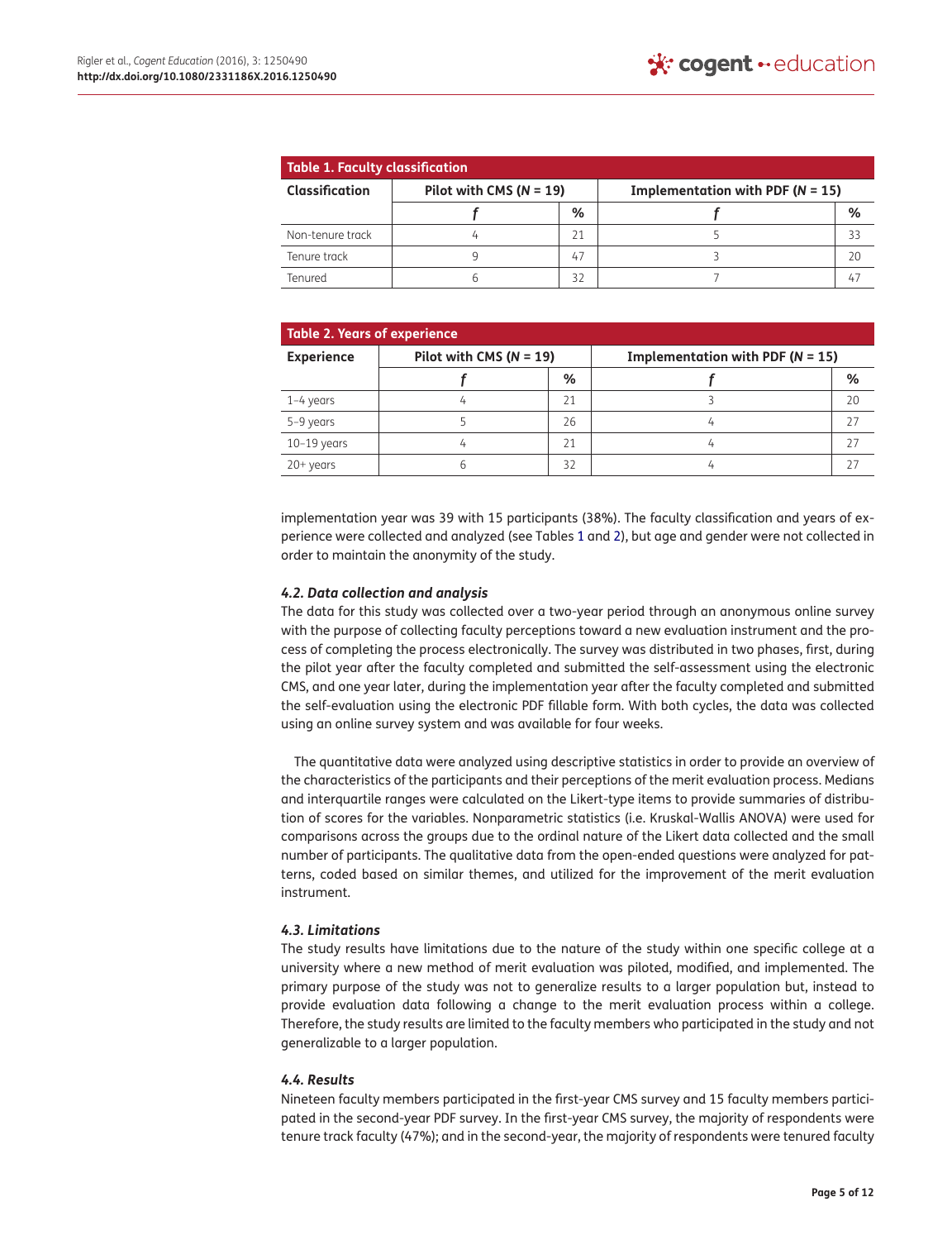<span id="page-6-0"></span>

| Table 3. Length of time to complete |                             |    |                                                      |   |  |  |  |  |
|-------------------------------------|-----------------------------|----|------------------------------------------------------|---|--|--|--|--|
| <b>Time</b>                         | Pilot with CMS ( $N = 19$ ) |    | <b>Implementation with PDF (<math>N = 15</math>)</b> |   |  |  |  |  |
|                                     |                             | ℅  |                                                      | % |  |  |  |  |
| $1-3h$                              |                             | 67 |                                                      |   |  |  |  |  |
| $4-6h$                              |                             | 22 |                                                      |   |  |  |  |  |
| $7-9h$                              |                             |    |                                                      |   |  |  |  |  |
| $10 + h$                            |                             |    |                                                      |   |  |  |  |  |

(47%) (see Table [1\)](#page-5-0). During both years, the number of years of experience of the faculty member participants were similar (see Table [2\)](#page-5-1) and the majority of faculty completed the merit evaluation in three hours or less (see Table [3\)](#page-6-0).

Kruskal-Wallis tests were used to compare distributions of self-rated satisfaction levels for variables relating to tenure, years of experience, and time of completion during both the first-year CMS pilot and second-year PDF implementation (research questions 1 and 2). For the first-year CMS pilot, the median satisfaction levels were highest among the non-tenure/temporary faculty (see Table [4](#page-6-1)) and faculty with 10–19 years of experience (see Table [5\)](#page-7-0), but there were no significant differences across the groups. In the time for completion group, 11 participants (67%) completed the evaluation in three hours or less (see Table [6\)](#page-7-1) and only two participants (17%) needed more than six hours for completion.

For the second year PDF implementation, the median satisfaction levels were again highest among the non-tenure/temporary faculty (see Table [7\)](#page-8-0) and faculty with 10–19 years of experience (see Table [8\)](#page-8-1) and all participants completed the evaluation in six hours or less (see Table [9\)](#page-9-0). The reflection on growth in teaching (*p* = .016) for faculty classification and the process for completing the PDF ( $p = .024$ ) in time to completion were the only variables with data sufficient to reject the null hypotheses across groups (i.e. *p* < .05).

In order to analyze the change in faculty perceptions from the first year to the second year relating to the evaluation instrument and process for completing the evaluation (research question 3), Wilcoxon-Mann-Whitney tests were conducted to compare the differences in the underlying

<span id="page-6-1"></span>

| Table 4. Descriptive statistics and p values comparing faculty classification for CMS pilot |      |                                   |                                  |                             |  |  |  |  |
|---------------------------------------------------------------------------------------------|------|-----------------------------------|----------------------------------|-----------------------------|--|--|--|--|
| Item                                                                                        | p    | Non-tenure/temporary<br>$(n = 4)$ | <b>Tenure track</b><br>$(n = 9)$ | <b>Tenured</b><br>$(n = 6)$ |  |  |  |  |
|                                                                                             |      | Mdn (IQR)                         | Mdn (IQR)                        | Mdn (IQR)                   |  |  |  |  |
| The self-evaluation allowed<br>me to document my<br>teaching activities                     | .473 | 4.5(1)                            | 4.0(1)                           | 4.0(2)                      |  |  |  |  |
| The self-evaluation allowed<br>me to document my<br>scholarly activities                    | .494 | 4.5(1)                            | 4.0(2)                           | 4.0(2)                      |  |  |  |  |
| The self-evaluation allowed<br>me to document my service<br>activities                      | .494 | 4.5(1)                            | 4.0(2)                           | 4.0(2)                      |  |  |  |  |
| My overall perception of the<br>evaluation instrument (not<br>CMS)                          | .056 | 5.0(1)                            | 4.5(1)                           | 4.0(1)                      |  |  |  |  |
| The process of completing<br>the electronic self-evaluation<br>in CMS                       | .196 | 5.0(1)                            | 4.0(1)                           | 4.0(2)                      |  |  |  |  |

Notes:  $N = 19$ , Mdn = median, IQR = interquartile range.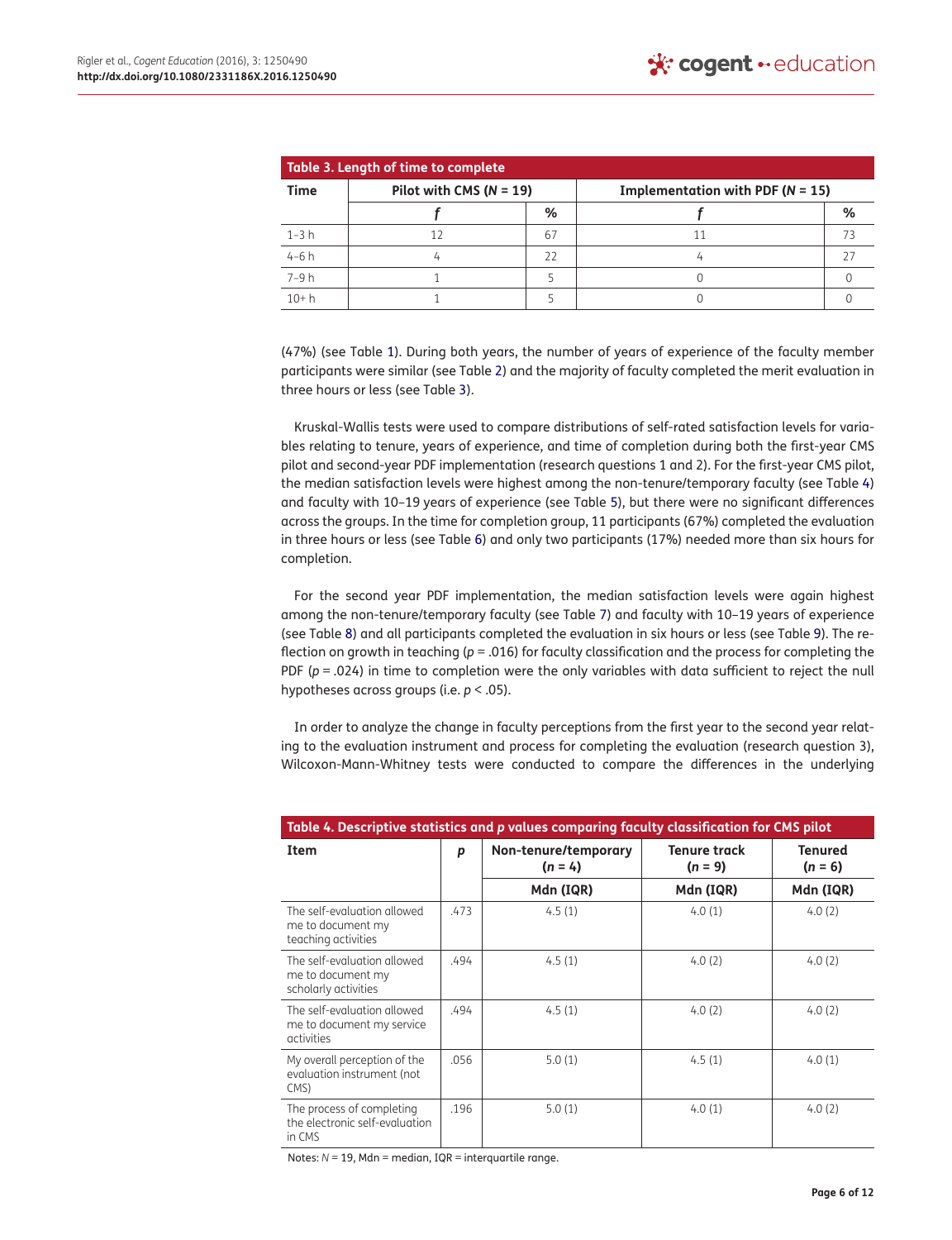<span id="page-7-0"></span>

| Table 5. Descriptive statistics and p values comparing faculty years of experience for CMS pilot |      |                          |                        |                            |                        |  |  |  |
|--------------------------------------------------------------------------------------------------|------|--------------------------|------------------------|----------------------------|------------------------|--|--|--|
| Item                                                                                             | p    | $1-4$ years<br>$(n = 4)$ | 5-9 years<br>$(n = 5)$ | $10-19$ years<br>$(n = 4)$ | 20+ years<br>$(n = 6)$ |  |  |  |
|                                                                                                  |      | Mdn (IQR)                | Mdn (IQR)              | Mdn (IQR)                  | Mdn (IQR)              |  |  |  |
| The self-evaluation<br>allowed me to<br>document my<br>teaching activities                       | .430 | 4.0(2)                   | 4.0(2)                 | 4.5(1)                     | 4.0(1)                 |  |  |  |
| The self-evaluation<br>allowed me to<br>document my<br>scholarly activities                      | .457 | 4.0(2)                   | 4.0(2)                 | 4.5(1)                     | 4.0(2)                 |  |  |  |
| The self-evaluation<br>allowed me to<br>document my<br>service activities                        | .457 | 4.0(2)                   | 4.0(2)                 | 4.5(1)                     | 4.0(2)                 |  |  |  |
| My overall<br>perception of the<br>evaluation<br>instrument (not<br>CMS)                         | .950 | 4.0(3)                   | 4.0(2)                 | 4.0(2)                     | 4.0(1)                 |  |  |  |
| The process of<br>completing the<br>electronic<br>self-evaluation in<br><b>CMS</b>               | .994 | 4.0(2)                   | 4.0(2)                 | 4.5(2)                     | 4.0(1)                 |  |  |  |

Notes:  $N = 19$ , Mdn = median, IQR = interquartile range.

<span id="page-7-1"></span>

| Table 6. Descriptive statistics and p values comparing faculty time for completion for CMS pilot |      |                      |                     |                     |                          |  |  |  |  |
|--------------------------------------------------------------------------------------------------|------|----------------------|---------------------|---------------------|--------------------------|--|--|--|--|
| Item                                                                                             | p    | $1-3h$<br>$(n = 12)$ | $4-6h$<br>$(n = 4)$ | $7-9h$<br>$(n = 1)$ | $10+$ hours<br>$(n = 1)$ |  |  |  |  |
|                                                                                                  |      | Mdn (IQR)            | Mdn (IQR)           | Mdn (IQR)           | Mdn (IQR)                |  |  |  |  |
| The self-evaluation allowed me<br>to document my teaching<br>activities                          | .186 | 4.0(1)               | 4.0(1)              |                     | ÷                        |  |  |  |  |
| The self-evaluation allowed me<br>to document my scholarly<br>activities                         | .208 | 4.0(1)               | 4.0(1)              | $\star$             | $\star$                  |  |  |  |  |
| The self-evaluation allowed me<br>to document my service<br>activities                           | .208 | 4.0(1)               | 4.0(1)              | $\star$             | $\star$                  |  |  |  |  |
| My overall perception of the<br>evaluation instrument (not<br>CMS)                               | .151 | 4.0(2)               | 5.0(1)              | $\star$             | $\star$                  |  |  |  |  |
| The process of completing the<br>electronic self-evaluation in<br><b>CMS</b>                     | .195 | 5.0(1)               | 5.0(1)              | $\star$             | $\star$                  |  |  |  |  |

Notes:  $N = 18$ , Mdn = median, IQR = interquartile range.

\*Insufficient data for calculation.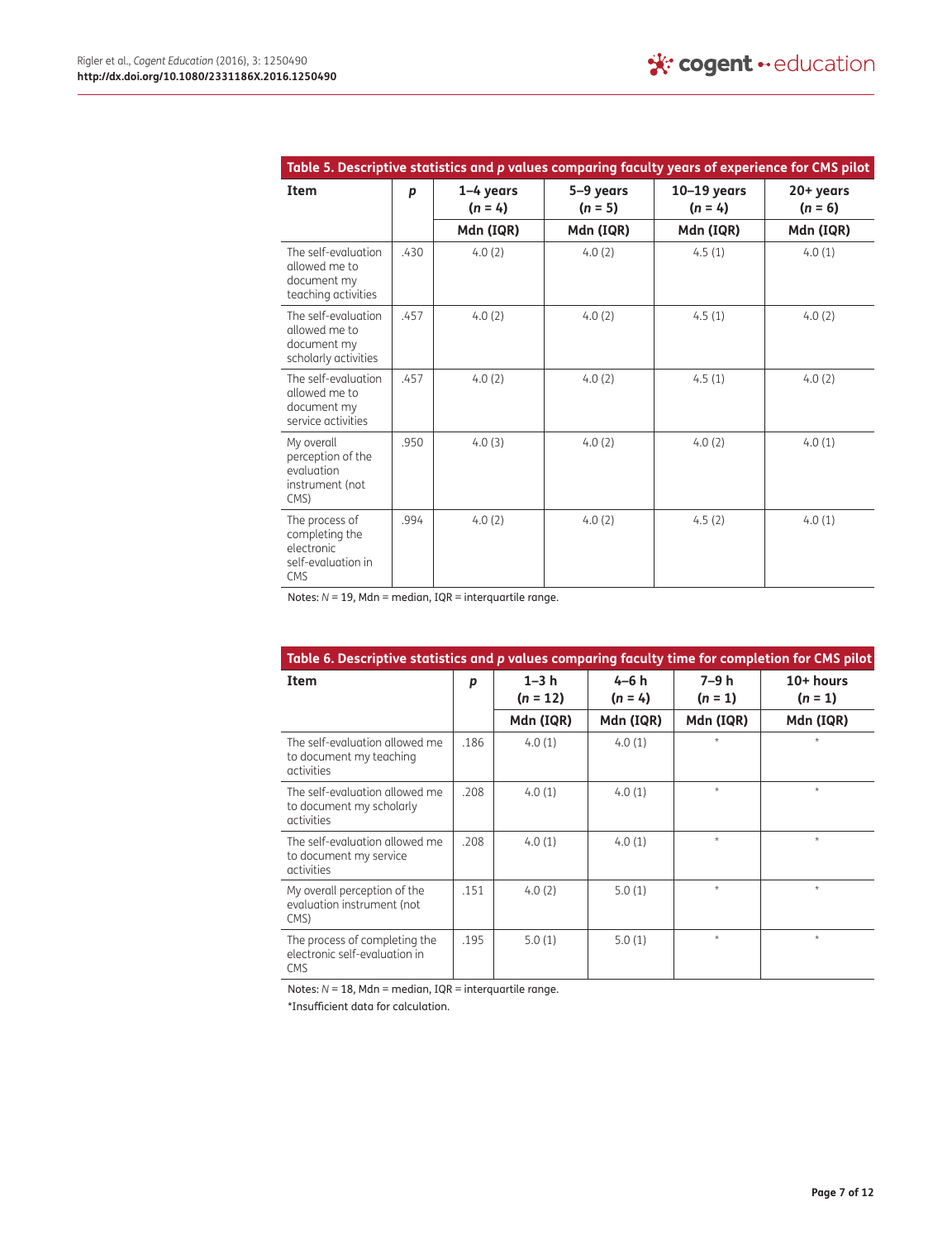<span id="page-8-0"></span>

| Table 7. Descriptive statistics and p values comparing faculty classification for PDF                              |         |                                   |                                  |                             |  |  |  |  |
|--------------------------------------------------------------------------------------------------------------------|---------|-----------------------------------|----------------------------------|-----------------------------|--|--|--|--|
| Item                                                                                                               | p       | Non-tenure/temporary<br>$(n = 5)$ | <b>Tenure track</b><br>$(n = 3)$ | <b>Tenured</b><br>$(n = 7)$ |  |  |  |  |
|                                                                                                                    |         | Mdn (IQR)                         | Mdn (IQR)                        | Mdn (IQR)                   |  |  |  |  |
| The self-reflection instrument allowed me to reflect<br>on my growth in teaching activities from the past<br>year  | $.016*$ | 5.0(1)                            | 4.5 $(**)$                       | 4.0(1)                      |  |  |  |  |
| The self-reflection instrument allowed me to reflect<br>on my growth in scholarly activities from the past<br>year | .061    | 5.0(1)                            | 4.5 $(**)$                       | 4.0(0)                      |  |  |  |  |
| The self-reflection instrument allowed me to reflect<br>on my growth in service activities from the past year      | .063    | 5.0(1)                            | 4.5 $(**)$                       | 4.0(0)                      |  |  |  |  |
| The self-reflection instrument will impact changes I<br>make in my future teaching activities                      | .083    | 5.0(1)                            | $3.5$ (**)                       | 4.0(0)                      |  |  |  |  |
| The self-reflection instrument will impact changes I<br>make in my future scholarly activities                     | .090    | 5.0(1)                            | $3.5$ (**)                       | 4.0(1)                      |  |  |  |  |
| The self-reflection instrument will impact changes I<br>make in my future service activities                       | .090    | 5.0(1)                            | $3.5$ (**)                       | 4.0(1)                      |  |  |  |  |
| The process of completing the electronic self-reflec-<br>tion instrument using the PDF template                    | .588    | 4.0(1)                            | $3.5$ (**)                       | 3.5(3)                      |  |  |  |  |
| My overall perception of utilizing the self-reflection<br>instrument for the process of merit evaluation           | .279    | 5.0(1)                            | $**$                             | 4.0(1)                      |  |  |  |  |

Notes:  $N = 15$ , Mdn = median, IQR = interquartile range.

\*Significant at the *p* < .05 level.

\*\*Insufficient data for calculation.

<span id="page-8-1"></span>

| Table 8. Descriptive statistics and p values comparing faculty years of experience for PDF                         |      |                          |                        |                            |                        |  |  |  |
|--------------------------------------------------------------------------------------------------------------------|------|--------------------------|------------------------|----------------------------|------------------------|--|--|--|
| Item                                                                                                               | р    | $1-4$ years<br>$(n = 3)$ | 5-9 years<br>$(n = 4)$ | $10-19$ years<br>$(n = 4)$ | 20+ years<br>$(n = 4)$ |  |  |  |
|                                                                                                                    |      | Mdn (IQR)                | Mdn (IQR)              | Mdn (IQR)                  | Mdn (IQR)              |  |  |  |
| The self-reflection instrument allowed me to reflect<br>on my growth in teaching activities from the past<br>year  | .549 | 5.0 $(*)$                | 4.0(1)                 | 4.0(2)                     | 4.0(2)                 |  |  |  |
| The self-reflection instrument allowed me to reflect<br>on my growth in scholarly activities from the past<br>year | .535 | 5.0 $(*)$                | 4.0(1)                 | 4.5(1)                     | 4.0(2)                 |  |  |  |
| The self-reflection instrument allowed me to reflect<br>on my growth in service activities from the past year      | .640 | 5.0 $(*)$                | 4.0(1)                 | 4.5(1)                     | 4.0(1)                 |  |  |  |
| The self-reflection instrument will impact changes I<br>make in my future teaching activities                      | .564 | 4.0 $(*)$                | 4.0(1)                 | 4.5(2)                     | 4.0(1)                 |  |  |  |
| The self-reflection instrument will impact changes I<br>make in my future scholarly activities                     | .318 | 4.0 $(*)$                | 4.0(1)                 | 4.5(2)                     | 3.5(1)                 |  |  |  |
| The self-reflection instrument will impact changes I<br>make in my future service activities                       | .318 | 4.0 $(*)$                | 4.0(1)                 | 4.5(2)                     | 3.5(1)                 |  |  |  |
| The process of completing the electronic self-reflec-<br>tion instrument using the PDF template                    | .431 | 4.0 $(*)$                | 4.0(2)                 | 4.0(2)                     | 2.5(3)                 |  |  |  |
| My overall perception of utilizing the self-reflection<br>instrument for the process of merit evaluation           | .257 | 4.0 $(*)$                | 4.5(1)                 | 4.5(1)                     | 4.0(1)                 |  |  |  |

Notes: *N* = 15, Mdn = median, IQR = interquartile range.

\*Insufficient data for calculation.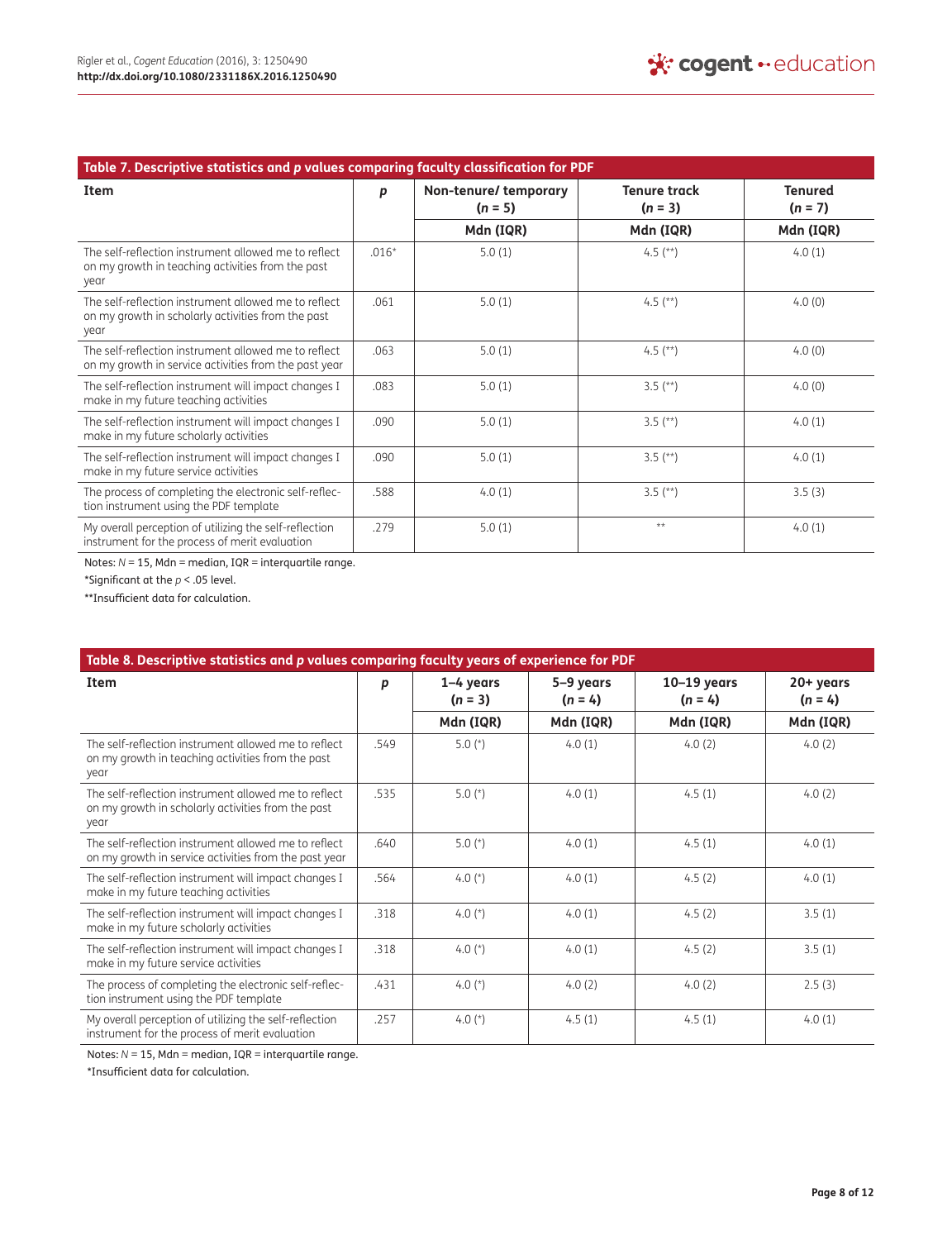<span id="page-9-0"></span>

| Table 9. Descriptive statistics and p values comparing faculty time for completion for PDF                         |         |                  |                 |                 |                 |  |  |  |
|--------------------------------------------------------------------------------------------------------------------|---------|------------------|-----------------|-----------------|-----------------|--|--|--|
| Item                                                                                                               | p       | 1–3 h $(n = 11)$ | $4-6 h (n = 4)$ | $7-9 h (n = 0)$ | $10+ h (n = 0)$ |  |  |  |
|                                                                                                                    |         | Mdn (IQR)        | Mdn (IQR)       | Mdn (IQR)       | Mdn (IQR)       |  |  |  |
| The self-reflection instrument allowed me to reflect<br>on my growth in teaching activities from the past<br>year  | .563    | 4.0(1)           | 4.0(2)          | $***$           | $***$           |  |  |  |
| The self-reflection instrument allowed me to reflect<br>on my growth in scholarly activities from the past<br>year | .270    | 4.0(1)           | 4.0(2)          | $***$           | $***$           |  |  |  |
| The self-reflection instrument allowed me to reflect<br>on my growth in service activities from the past year      | .490    | 4.0(1)           | 4.0(1)          | $***$           | $***$           |  |  |  |
| The self-reflection instrument will impact changes I<br>make in my future teaching activities                      | .551    | 4.0(1)           | $***$           | $***$           | $***$           |  |  |  |
| The self-reflection instrument will impact changes I<br>make in my future scholarly activities                     | .281    | 4.0(1)           | 4.0(1)          | $***$           | $***$           |  |  |  |
| The self-reflection instrument will impact changes I<br>make in my future service activities                       | .281    | 4.0(1)           | 4.0(1)          | $***$           | $***$           |  |  |  |
| The process of completing the electronic self-reflec-<br>tion instrument using the PDF template                    | $.024*$ | 4.0(1)           | 2.5(3)          | $***$           | $***$           |  |  |  |
| My overall perception of utilizing the self-reflection<br>instrument for the process of merit evaluation           | .050    | 4.0(1)           | 4.0(1)          | $***$           | $***$           |  |  |  |

Notes:  $N = 15$ , Mdn = median, IQR = interquartile range.

\*Significant at the *p* < .05 level.

\*\*\*No data for calculation.

<span id="page-9-1"></span>

| Table 10. Descriptive statistics and p values comparing CMS pilot to PDF fillable form |                                          |           |           |  |  |  |  |  |
|----------------------------------------------------------------------------------------|------------------------------------------|-----------|-----------|--|--|--|--|--|
| Item                                                                                   | <b>First year CMS</b><br>р<br>$(N = 19)$ |           |           |  |  |  |  |  |
|                                                                                        |                                          | Mdn (IQR) | Mdn (IQR) |  |  |  |  |  |
| My overall perception of the evaluation<br>instrument                                  | .585                                     | 4.0(2)    | 4.0(1)    |  |  |  |  |  |
| The process of completing the evaluation                                               | .283                                     | 4.0(1)    | 4.0(2)    |  |  |  |  |  |

Notes: Mdn = median, IQR = interquartile range.

distributions from the first year to the second (see Table [10\)](#page-9-1). In both instances, perception of the instrument from year one to year two  $(z = -.546, p = .585)$  and perception of the process in completing the evaluation from year one to year two ( $z = -1.074$ ,  $p = .283$ ), there were no significant differences indicated in the analysis (see Table [10\)](#page-9-1).

The first-year CMS survey included one open-ended question relating to the overall effectiveness of the merit instrument. Eight (42%) of the participants provided textual responses that were coded into two themes: technical and form content. Four (50%) of the eight responses related to the technical limitations of completing the evaluation using the CMS. For example, one respondent noted, "make sure the chair can access the faculty qualifications" and another respondent noted, "an actual submission button where the form can no longer be changed." Three (37.5%) of the eight responses related to the actual form content and recommended changes included, "I think it might be a good idea to have a comments section for the grade distributions, course evaluations, and advisory evaluations" and more "genuinely self-reflective open ended questions."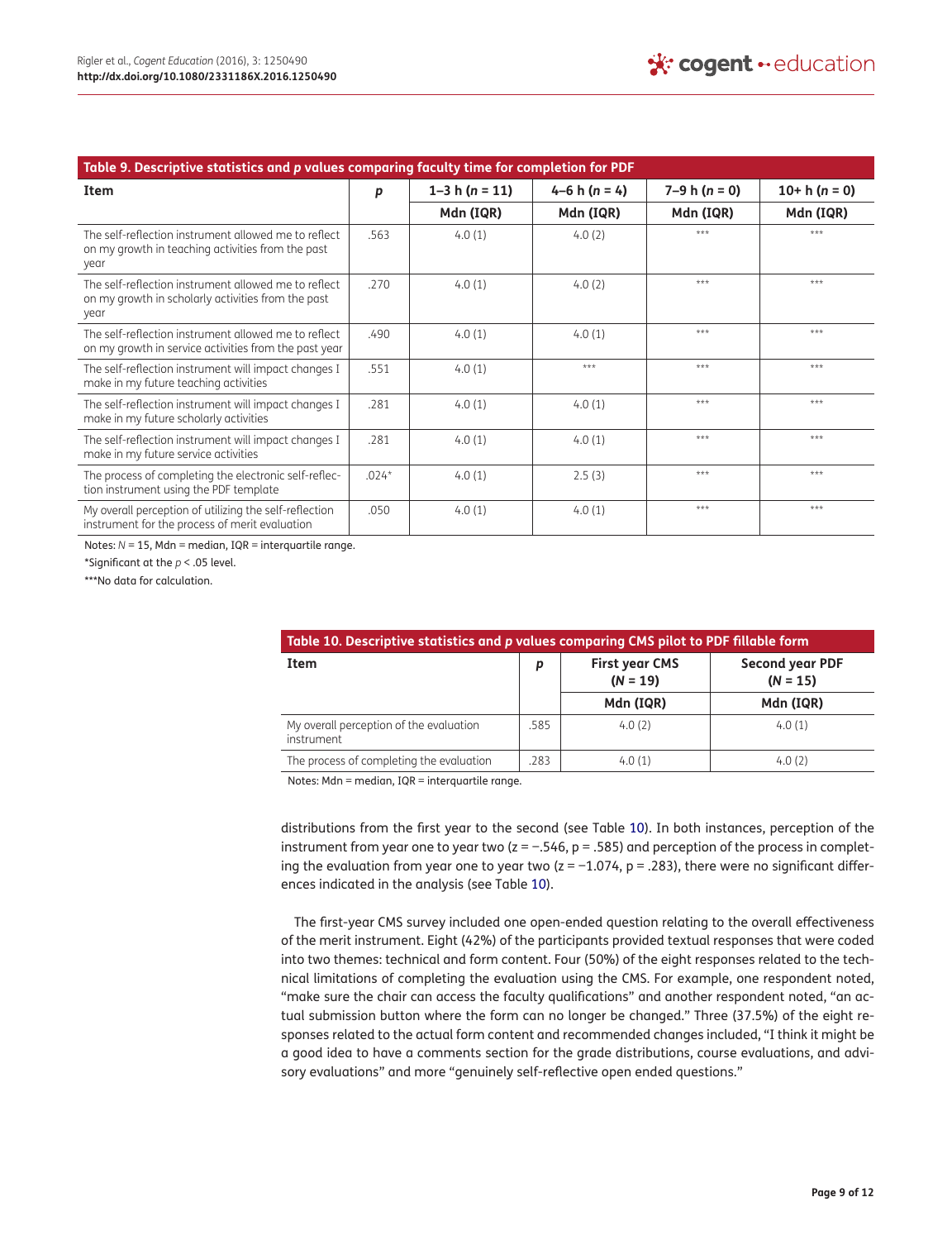The second-year PDF survey included three open-ended questions with the first question related to how the faculty perceived the process to differ from the first-year CMS evaluation to the secondyear PDF evaluation. Thirteen (86.7%) of the 15 participants provided textual responses for the first question and 10 (77%) of the 13 responses were related to the user-friendliness of the PDF evaluation. For example, the participants noted that "entering the information was much easier than the [CMS]," that the PDF "form was easy to fill out and clear in terms of directions," and "the template worked very well—changes were easy to make and it minimized the time completing the information."

The second open-ended question asked the participants to identify how the instrument influenced their reflection on their accomplishments over the past year. Twelve (80%) participants provided textual responses to the second question and two primary themes emerged from the responses: identify accomplishments and goal setting. The participants identified that the evaluation provided a "summary document" which allowed the faculty to clearly see their accomplishments. One participant noted, "I reflect all the time … but it does allow me to see it in print and talk about it with the chair which solidifies some aspects of my reflection." Other comments noted how the evaluation "helped articulate strengths and weaknesses" and served as a "reminder each year that I need to continually improve in certain areas" and "helps me realize I have lots of room to grow." Goal setting was the other common theme from the responses as participants identified, "It holds me accountable and provides an opportunity to reflect on last year goals and create new goals" and "I use the instrument as a goal setting piece to meet my statement of responsibilities."

The third and final open-ended question is related to the improvement of the PDF merit instrument. Seven (46.7%) participants provided textual responses to the third question and all of the responses related to minor technical deficiencies in the PDF form such as the need for "additional boxes," additional space in the reflective areas, and the need to identify minimum technology requirements to fill out the PDF form.

## **5. Discussion**

The purpose of this quantitative survey study was to collect faculty perceptions toward changes made to the faculty merit evaluation process in a college of education at a state comprehensive university and the study was guided by three research questions: (a) overall faculty perceptions, (b) perception differences based on faculty classifications, years of experience, and length of time to complete, and (c) perception differences from year one to year two. For research question 1, the descriptive analysis indicated the faculty had favorable perceptions of the new self-assessment instrument and the process for completing the merit evaluation using both the CMS during the first year and the PDF fillable form during the second year. In alignment with evidence from Berk ([2009](#page-12-13)) and Miller and Seldin ([2014](#page-12-6)), the faculty reported value in self-assessment for the merit review process.

For research question 2, there were only two items during the second-year data, where differences were identified among the groups and for research question 3, there were no differences from the first year to the second year. The limited number of significant differences among the groups indicated a general consensus across the faculty participants and no particular demographic of faculty resisted the change. The median satisfaction levels were highest among the non-tenure/temporary faculty for both years suggesting the possibility that the faculty appreciated the opportunity to document, present, and reflect on their accomplishments from the previous year. Further research specific to the non-tenure/temporary faculty would be needed to test this hypothesis.

For research question 3, though there were no significant differences in the quantitative data from the first-year CMS evaluation to the second-year PDF evaluation (*p* = .585 and .283, see Table [10](#page-9-1)), the qualitative data from the open-ended questions indicated that the faculty participants found the second-year PDF evaluation to be much easier to complete and more reflective. These were positive comments for the research team as the driving motivation to transition away from the CMS and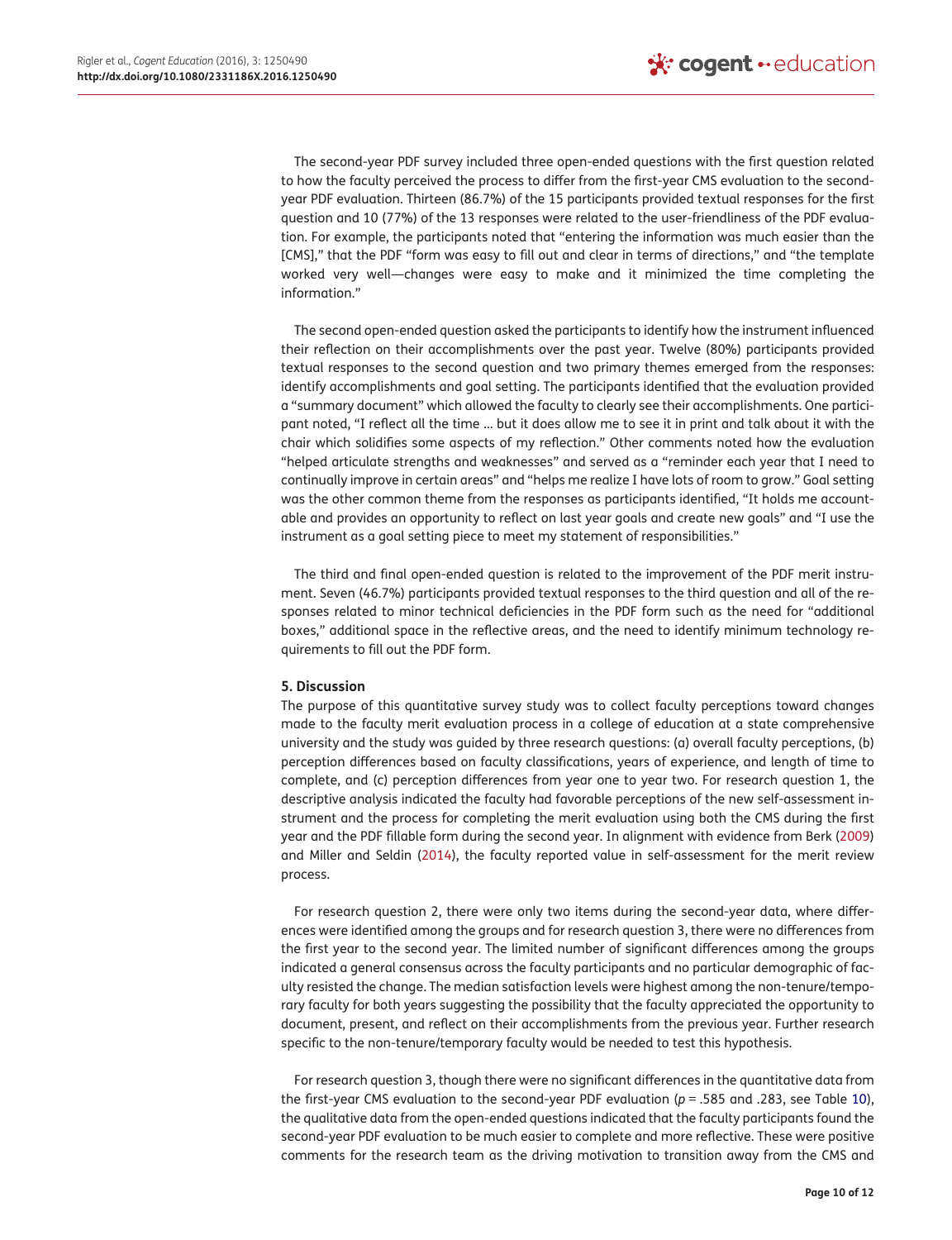implement the PDF was to increase the user-friendliness of the evaluation. Further, the team modified the instrument after the first year to place a greater emphasis on the reflective practices of the faculty members.

The overall positive perceptions of the new merit evaluation process may have partially resulted from the minimal time requirement to complete the evaluation and the alignment with the tenure and promotion processes at the university—two of the primary target goals of the committee for the new merit evaluation instrument. During the first year, only one participant indicated the evaluation required more than six hours to complete and during the second year, no participants reported needing more than six hours. Though there was an increase in the self-assessment narratives in the second-year PDF evaluation, the narratives closely aligned with content faculty would document and present as part of the tenure and/or promotion process at the university.

The results of the study are important for the academic community due to the increasing emphasis on educational accountability. As faculty are assessed, the evaluation procedures need to expand beyond simple quantitative measures and provide educators the opportunity to provide qualitative self-reflection and self-assessment components. As demonstrated in this study, the inclusion of selfreflection allowed the educators to better document their achievements and provides a better dialog for future self-growth. Though the results are limited to one college, the study provides a platform for further research for greater generalization to the larger population of educators.

### **6. Conclusion**

The limitations in the study indicated the need for multiple areas of additional practice and research relating to the faculty merit evaluation process. First, the literature review demonstrated a lack in current research relating to the topic of faculty merit evaluation and self-assessment. Further, the literature was unclear on the distinction between self-evaluation, self-assessment, and self-reflection. Greater research is needed to clarify and operationalize each of these constructs. There is also a need for additional research relating to administrators' and supervisors' perceptions of the merit evaluation instruments and processes. Finally, additional research is needed within different colleges and universities (i.e. larger samples) to test the perceptions of other faculty members in order to generalize the findings to a larger population of faculty members.

The results of the study suggest that the faculty within the college examined were supportive of the inclusion of self-assessment in the merit evaluation process and no particular group of faculty were overly resistant to the change. The process of conducting the study identified a need within the college to provide orientation and training for new and returning faculty members on the annual merit evaluation process and the inclusion of the self-assessment in the evaluation. As other departments and colleges review their merit evaluation processes, it is a goal of the research team that the developed merit instrument, processes employed, and results of the study can be used by other scholars to help guide continuous improvement in the faculty merit evaluation process. The most recent version of the merit evaluation instrument may be viewed at the following link:<https://goo.gl/jUQo4Q>.

#### **Funding**

The authors received no direct funding for this research.

#### **Author details**

Kenneth L. Rigler<sup>1</sup> E-mail: [klrigler@fhsu.edu](mailto:klrigler@fhsu.edu) ORCID ID:<http://orcid.org/0000-0002-3089-9788> Lorie Cook-Benjamin<sup>[2](#page-1-1)</sup> E-mail: [llcookbenjamin@fhsu.edu](mailto:llcookbenjamin@fhsu.edu) ORCID ID:<http://orcid.org/0000-0002-8860-3978> Regi Wieland[2](#page-1-1) E-mail: [rlwieland@fhsu.edu](mailto:rlwieland@fhsu.edu)

#### Carrie Tholstrup[2](#page-1-1)

E-mail: [cbtholstrup@fhsu.edu](mailto:cbtholstrup@fhsu.edu)

- <span id="page-11-0"></span><sup>1</sup> Department of Applied Technology, College of Science, Technology and Mathematics, Fort Hays State University, 600 Park Street, Hays, KS 67601, USA.
- <span id="page-11-1"></span><sup>2</sup> College of Education and Technology, Fort Hays State University, 600 Park Street, Hays, KS 67601, USA.

#### **Citation information**

Cite this article as: The inclusion of self-assessment in merit evaluation, Kenneth L. Rigler, Lorie Cook-Benjamin, Regi Wieland & Carrie Tholstrup, *Cogent Education* (2016), 3: 1250490.